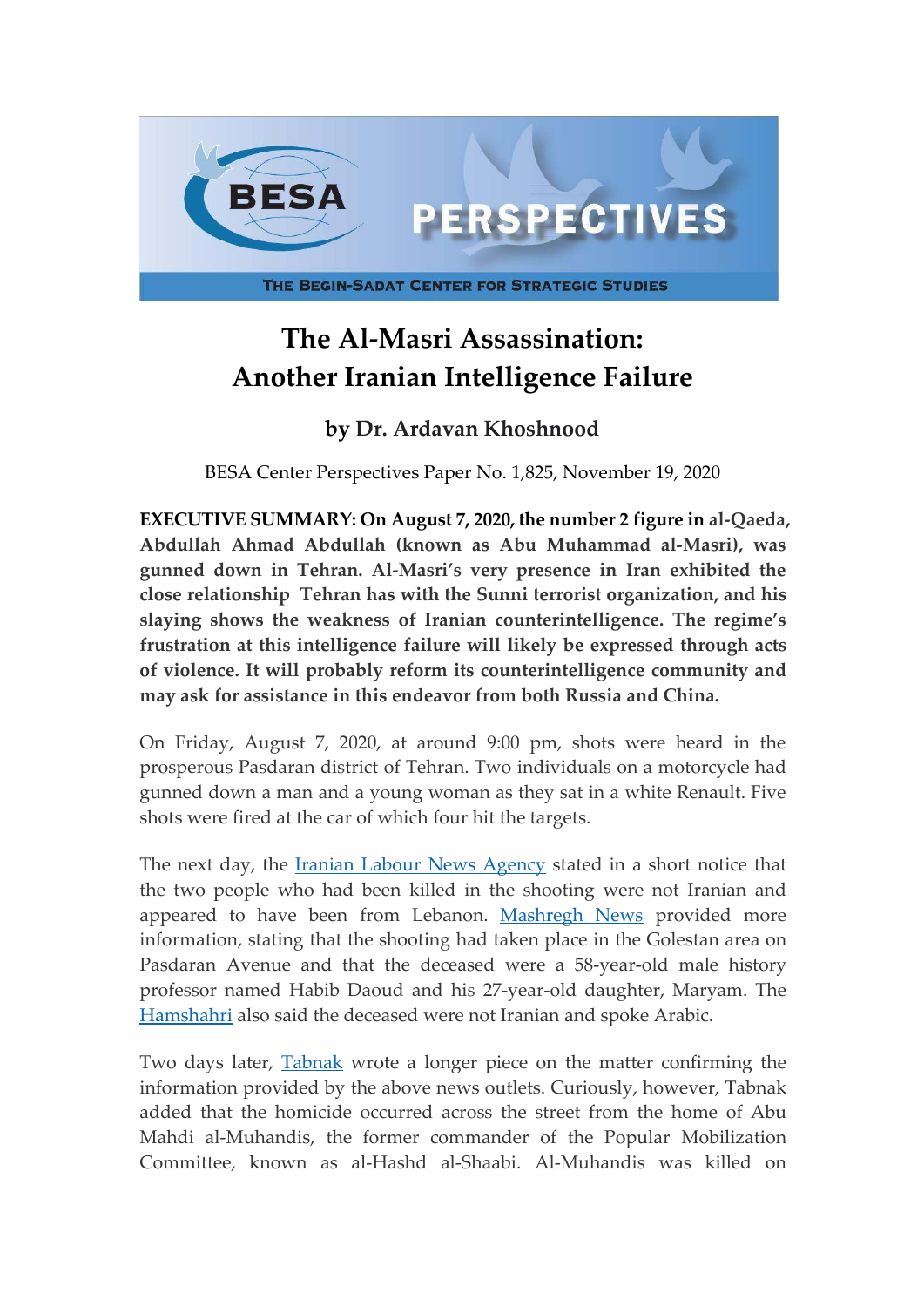January 3, 2020 together with Qassem Soleimani, the previous commander of the Iranian Quds Force, via an American drone strike near Baghdad International Airport.

The facts of the case were recently revisited by *The [New York Times](https://www.nytimes.com/2020/11/13/world/middleeast/al-masri-abdullah-qaeda-dead.html)* (NYT), which disclosed that the two individuals killed in the Pasdaran district were not Habib Douad and his daughter Maryam but Abdullah Ahmad Abdullah and his daughter Miriam. Abdullah, more commonly known by the nom de guerre Abu Muhammad al-Masri, was al-Qaeda´s crown prince.

Al-Masri was notorious for his role in masterminding the 1998 attacks on the American embassies in Nairobi and Dar es-Salaam, which caused the deaths of more than 200 people and wounded more than 4,000. According to the NYT report, Israeli operatives are believed to have carried out the assassination at the request of the United States.

Iranian FM spokesperson [Saeed Khatibzadeh](https://en.mfa.ir/portal/NewsView/617038) denied that al-Masri was in Iran at all, let alone that he had been assassinated inside the country. He advised the American media to resist being "entrapped by the Hollywood-style scenarios fabricated by the US and the Zionist regime's officials."

There are several indications that the individual killed in Tehran was indeed al-Masri. First, the age of the dead man coincides with that of al-Masri. Second, there is no evidence that a Lebanese history professor named Habib Daoud ever existed. Third, the name of the killed female (Miriam) matches the name of al-Masri´s daughter (Maryam), as does her age. And fourth, the assassination was carried out on the anniversary of al-Masri's attacks on the American embassies in Africa 22 years before.

The slaying of al-Masri is important for two reasons: 1) the presence of one of al-Qaeda's foremost leaders in Tehran illuminates the close relationship Iran has with that Sunni terrorist organization; and 2) the regime's failure either to protect al-Masri or uncover the plan to assassinate him is yet another in a long string of major counterintelligence failures and embarrassments for the Islamic Republic.

Iran has suffered numerous counterintelligence failures across its different organs, the foremost occurring at the Ministry of Intelligence (MOI) and the Islamic Revolutionary Guard Corps (IRGC).

An earlier counterintelligence failure was the assassination of four Iranian nuclear scientists between 2010 and 2012. In all the assassinations a motorcycle was used—the same modus operandi as the assassination of al-Masri. The killings of the Iranian nuclear scientists are alleged to have been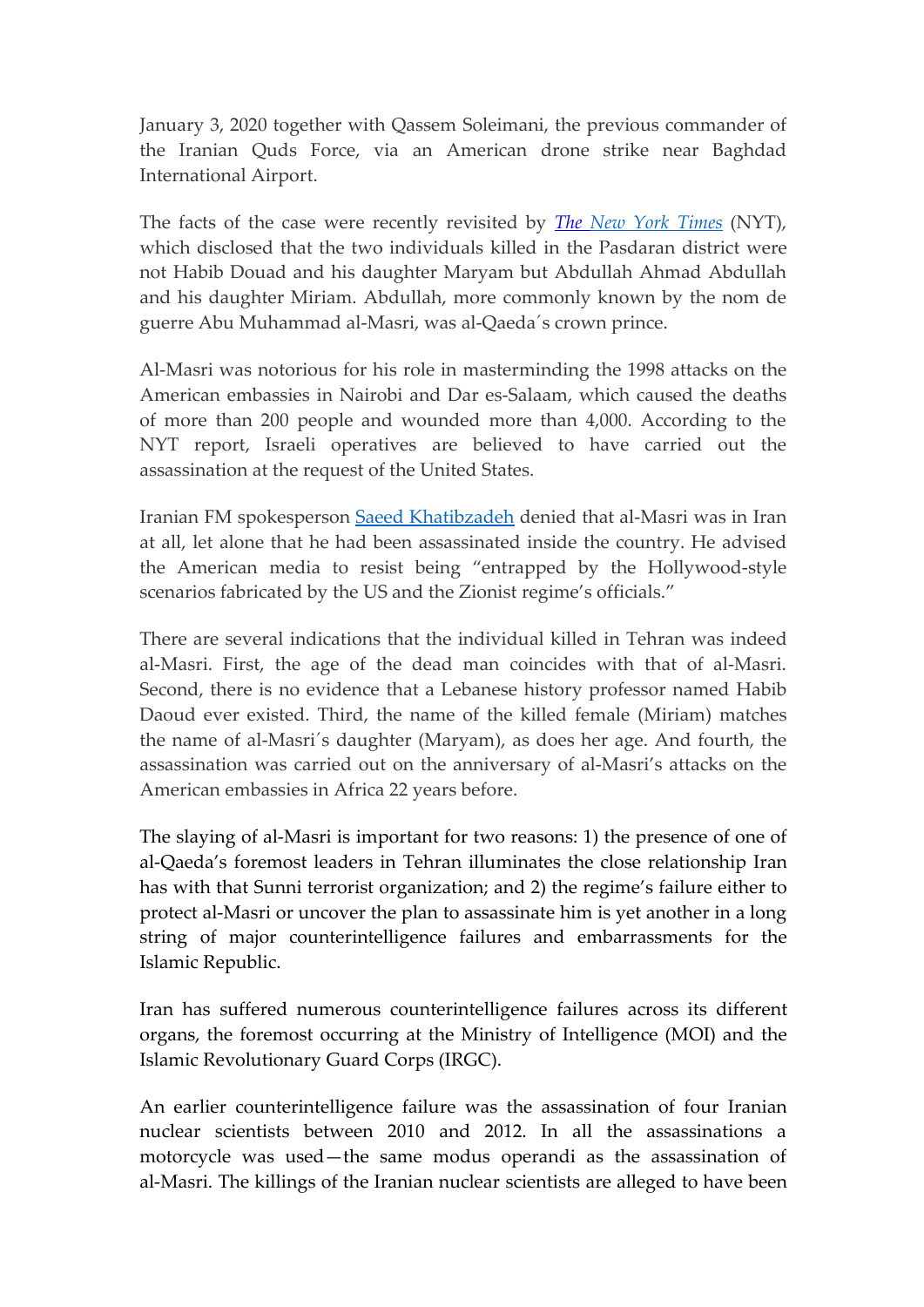conducted by [Israeli operatives.](https://world.time.com/2013/02/13/spy-fail-why-iran-is-losing-its-covert-war-with-israel/) The regime's response to the killings was to arrest more than a dozen Iranians allegedly working with the Mossad, the Israeli intelligence organization. At least one of those arrested, [Majid Jamali](https://www.independent.co.uk/news/world/middle-east/iran-hangs-mossad-spy-majid-jamali-fashi-killing-scientist-7754332.html) Fashi, was hanged.

Another major counterintelligence failure occurred in 2018, when Israeli operatives managed to raid a [warehouse in Tehran](https://www.businessinsider.com/how-did-mossad-steal-thousands-of-nuclear-documents-from-iran-2018-5?r=US&IR=T)—closely protected by the counterintelligence organization of the IRGC—and steal more than 100,000 documents, images, and videos related to Iranian nuclear plans. This was a fiasco for Iranian counterintelligence. Because of their access to those documents, Israel and (most likely) US intelligence were able first to identify sensitive locations related to Iran´s nuclear program and the IRGC´s missile program and then attack those locations through [several mysterious](https://www.forbes.com/sites/davidhambling/2020/07/27/who---and-what---is-causing-explosions-in-iran/) explosions that occurred in Iran in 2020.

The most important counterintelligence failure, which also concerns the IRGC, was the inability to protect former Quds Force chief Soleimani, who was killed by US drone strike in early January 2020. Iran answered that action by executing Mahmoud Mousavi Majd for being ["linked to the CIA and the](https://apnews.com/article/3739d528a05f2bdb2b65e20bfe753c9c) Mossad."

The repeated counterintelligence debacles demonstrate the regime's serious weakness and incompetence in this sphere. While the MOI as well as the intelligence organization of the IRGC are highly active both domestically and abroad, and are occasionally successful (as seen, for example, in  $Iraq$ ), the counterintelligence units of these organizations—primarily the IRGC, which is responsible for safeguarding the most important military sites of the country and the IRGC's missile program, as well as protecting itself from infiltration—are weak, disorganized, and unstructured.

One of the main reasons why the Islamic Republic's intelligence and specifically counterintelligence programs are weak is that the regime insists on employing individuals on the basis of their loyalty to the revolution and the regime, not on the basis of their knowledge or skill. Devaluing knowledge and talent in the service of an obsession with ideological loyalty has contributed to the regime's weakness in intelligence and counterintelligence. The organizations are further weakened by the regime's inability to provide proper counterintelligence training and education.

These weaknesses are used by opponents of the Iranian regime as they conduct covert operations on Iranian soil. While these operations undoubtedly harm the regime, it is vital to beware of its thirst for vengeance. As it is unable to provide effective counterintelligence, the regime will try to